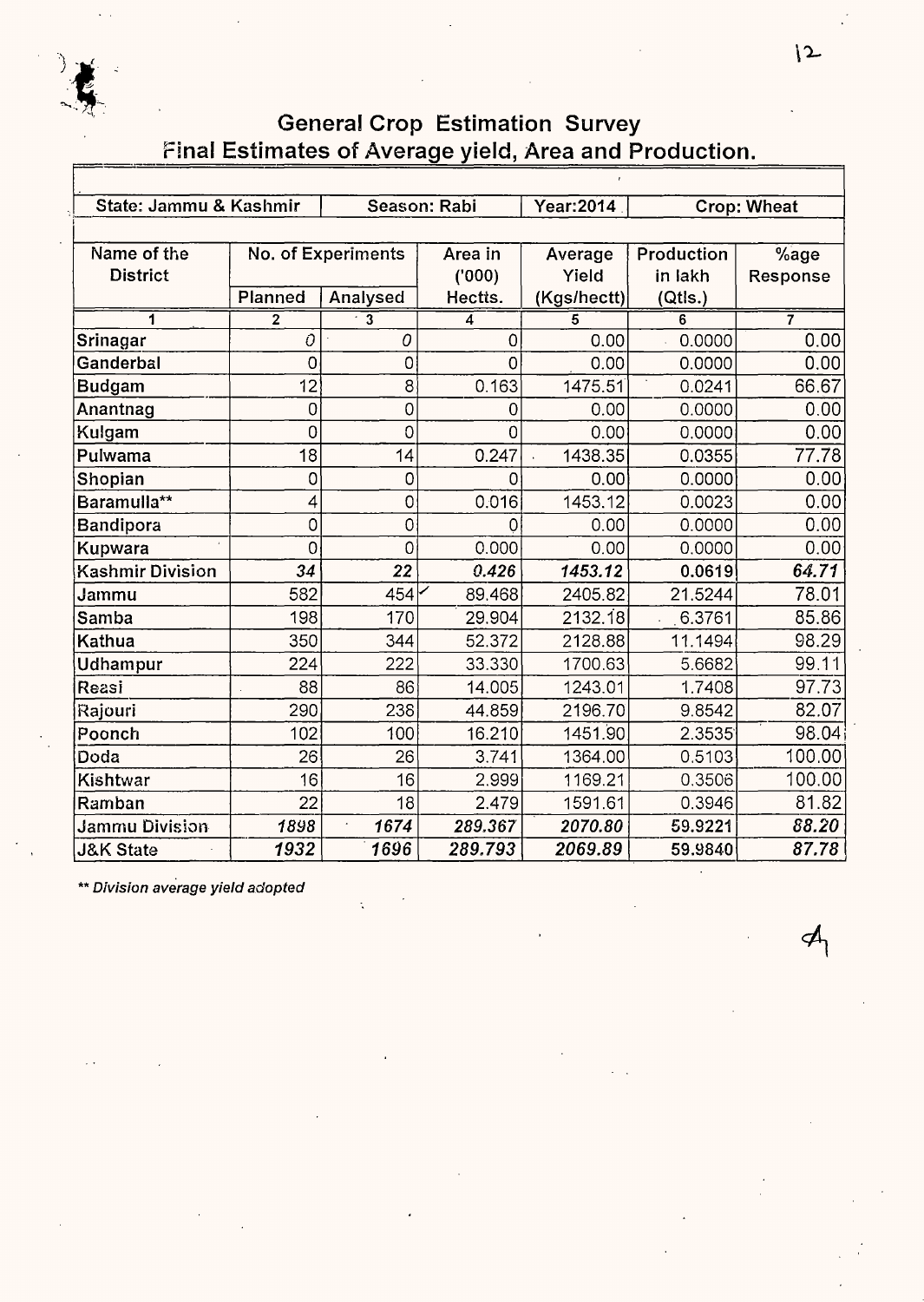### **Statement showinq Final Estimate of Crop Wheat for Rabi 2014 (Tehsil-Wise)**

| Tehsil /                       |                         | No. of Experiments        | <b>Dried</b> | Av. Yield | Area In   | <b>Production In</b> |
|--------------------------------|-------------------------|---------------------------|--------------|-----------|-----------|----------------------|
| <b>District</b>                | Planned                 | Analysed                  | Yield        | Kgs/Hect. | (000 Ha.) | Lakh qtls.           |
| 1                              | 2                       | 3                         | 4            | 5         | 6         | 7                    |
| Srinagar(N)                    | 0                       | 0                         | 0.00         | 0.00      | 0.000     | 0,0000               |
| Srinagar(S)                    | 0                       | 0                         | 0.00         | 0.00      | 0.000     | 0:0000               |
| Dis.Srinagar                   | 0                       | 0                         |              | 0.00      | 0.000     | 0.0000               |
| Ganderbal                      | 0                       | 0                         | 0.00         | 0.00      | 0.000     | 0.0000               |
| Kangan                         | 0                       | 0                         | 0,00         | 0.00      | 0.000     | 0.0000               |
| Lar                            | 0                       | 0                         | 0.00         | 0.00      | 0.000     | 0.0000               |
| Dis.Ganderbal                  | 0                       | 0                         |              | 0.00      | 0.000     | 0.0000               |
| Budgam                         | 0                       | 0                         | 0.00         | 0.00      | 0.000     | 0.0000               |
| Khansahib*                     | 2                       | ō                         | 0.00         | 1475.51   | 0.008     | 0.0012               |
| Beerwah                        | O                       | 0                         | 0.00         | 0.00      | 0.000     | 0.0000               |
| Khag                           | 0                       | 0                         | 0.00         | 0.00      | 0.000     | 0.0000               |
| Chadoora                       | $\overline{c}$          | 0                         | 0.00         | 0.00      | 0.000     | 0.0000               |
| Charishrief                    | 8                       | 8                         | 11804.05     | 1475.51   | 0.155     | 0.0229               |
| Dis.Budgam                     | 12                      | 8                         |              | 1475.51   | 0.163     | 0.0241               |
| Anantnag                       | 0                       | 0                         | 0.00         | 0.00      | 0.000     | 0.0000               |
| Kokarnag                       | 0                       | 0                         | 0.00         | 0.00      | 0.000     | 0.0000               |
| Shangus                        | 0                       | 0                         | 0.00         | 0.00      | 0.000     | $\cdot$<br>0.0000    |
| Dooru                          | 0                       | 0                         | 0.00         | 0.00      | 0.000     | 0.0000               |
| Pahalgam                       | 0                       | 0                         | 0.00         | 0.00      | 0.000     | 0.0000               |
| Bijbehara                      | 0                       | 0                         | 0.00         | 0:00      | 0.000     | 0.0000               |
| Dis.Anantnag                   | 0                       | 0                         |              | 0.00      | 0.000     | 0.0000               |
| Kulgam                         | 0                       | 0                         | 0.00         | 0.00      | 0.000     | 0.0000               |
| D.H.Pora                       | 0                       | 0                         | 0.00         | 0.00      | 0.000     | 0.0000               |
| Devsar                         | 0                       | 0                         | 0.00         | 0.00      | 0.000     | 0.0000               |
| Dis.Kulgam                     | 0                       | 0                         |              | 0.00      | 0.000     | 0.0000               |
| Pulwama                        | 0                       | 0                         | 0.00         | 0.00      | 0.000     | 0.0000               |
| Awantipora                     | 0                       | 0                         | 0.00         | 0.00      | 0.000     | 0.0000               |
| Tral*                          | 0                       | 0                         | 0.00         | 1438.35   | 0.008     | 0.0012               |
| Pampore                        | 18                      | 14                        | 20136.96     | 1438.35   | 0.239     | 0.0344               |
| Dis.Pulwama                    | 18                      | 14                        |              | 1438.35   | 0.247     | 0.0355               |
| Shopian                        | 0                       | 0                         | 0.00         | 0,00      | 0.000     | 0.0000               |
| Dis.Shopian                    | 0                       | 0                         |              | 0.00      | 0.000     | 0.0000               |
| Baramulla**                    | $\overline{\mathbf{c}}$ | Ò                         | 0.00         | 1453.12   | 0.016     | 0.0023               |
| Boniyar/Kreeri                 | 0                       | 0                         | 0.00         | 0.00      | 0.000     | 0.0000               |
| Sopore                         | 0                       | 0                         | 0.00         | 0.00      | 0.000     | 0.0000               |
| Rafiabad                       | 0                       | 0                         | 0.00         | 0.00      | 0.000     | 0.0000               |
| Uri                            | 0                       | 0                         | 0.00         | 0.00      | 0.000     | 0.0000               |
| Pattan                         | ċ<br>0                  | 0                         | 0.00         | 0.00      | 0.000     | 0.0000               |
| Tangmarg                       | 2                       | 0                         | 0.00         | 0.00      | 0.000     | 0.0000               |
| Dis.Baramulla                  | 4                       | 0                         |              | 1453.12   | 0.016     | 0.0023               |
| Bandipora                      | 0                       | $\overline{\mathfrak{o}}$ | 0.00         | 0,00      | 0.000     | 0.0000               |
| Sonawari                       | Ö                       | 0                         | 0.00         | 0.00      | 0.000     | 0.0000               |
| Gureze<br>$\bar{z}$<br>$\star$ | 0                       | 0                         | 0.00         | 0.00      | 0.000     | 0.0000               |
| Dis.Bandipora                  | 0                       | 0                         |              | 0.00      | 0.000     | 0.0000               |
| Kupwara                        | 0                       | 0                         | 0.00         | . 0.00    | 0.000     | 0.0000               |
| Handwara                       | $\overline{0}$          | 0                         | 0.00         | 0.00      | 0.000     | 0.0000               |
| Karnah                         | 0                       | 0                         | 0.00         | 0.00      | 0.000     | 0.0000               |
| Dis.Kupwara                    | 0                       | 0                         |              | 0.00      | 0.000     | 0.0000               |
| Kashmir Div.                   | 34                      | 22                        |              | 1453.12   | 0.426     | 0.0619               |
| <b>J&amp;K State</b>           | 1932                    | 1696                      |              | 2069.89   | 289.793   | 59.9840              |

\*\* Division average yield adopted

\* District average yield adopted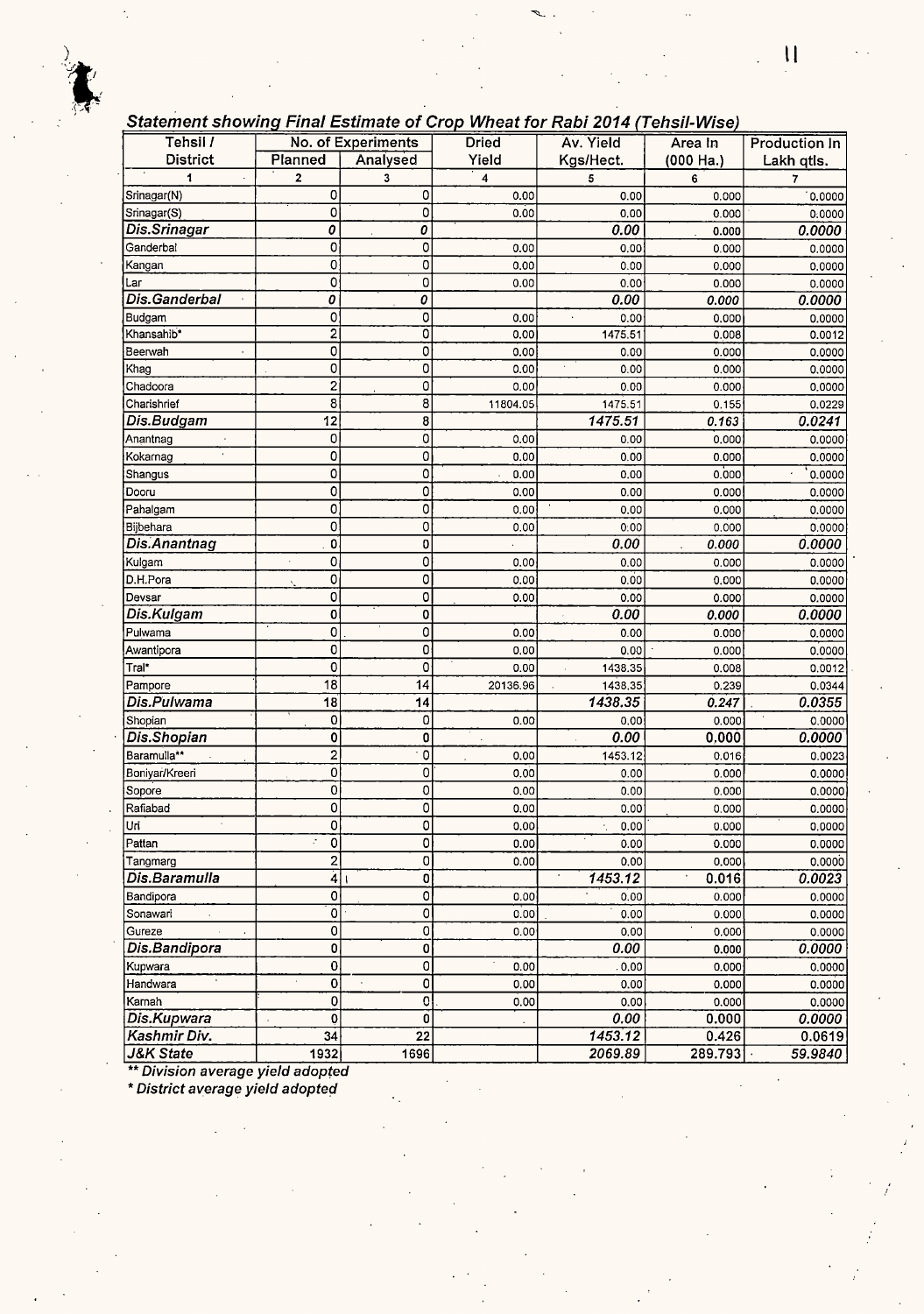*!*  r

#### Statement showing Final Estimate of Crop Wheat for Rabi 2014 (Tehsi/-Wise)

| Statement Showing Pinal LStinlate of Grop Wheat for Kabl 2014 (TenSiPWiSe) |                         |                         |              |           |             |               |
|----------------------------------------------------------------------------|-------------------------|-------------------------|--------------|-----------|-------------|---------------|
| Tehsil /                                                                   | No of Experiments       |                         | <b>Dried</b> | Av. Yield | Area In     | Production In |
| District                                                                   | Planned                 | Analysed                | Yield        | Kgs/Hect. | $(000$ Ha.) | Lakh qtls.    |
| 1                                                                          | 2                       | 3                       | 4            | 5         | 6           | 7             |
| Jammu                                                                      | 228                     | 196                     | 480911.80    | 2453.63   | 34.763      | 8,5296        |
| R.S.Pora                                                                   | 114                     | 80                      | 218099.89    | 2726.25   | 17.021      | 4.6403        |
| Akhnoor                                                                    | 164                     | 104                     | 220425.50    | 2119.48   | 24.282      | 5.1465        |
| Bishnah                                                                    | 76                      | 74                      | 177128.74    | 2393.63   | 13.402      | 3.2079        |
| Dis.Jammu                                                                  | 582                     | 454                     |              | 2405.82   | 89.468      | 21.5244       |
| Samba                                                                      | 198                     | 170                     | 362470.47    | 2132.18   | 29.904      | 6.3761        |
| Dis.Samba                                                                  | 198                     | 170                     |              | 2132.18   | 29.904      | 6.3761        |
| Kathua                                                                     | 112                     | 112                     | 275850.40    | 2462.95   | 17.056      | 4.2008        |
| Basholi                                                                    | 42                      | 42                      | 76571.64     | 1823.13   | 6.156       | 1.1223        |
| Billawar                                                                   | 82                      | 76                      | 116205.84    | 1529.02   | 12.441      | 1.9023        |
| Bani                                                                       | 4                       | 4                       | 4058.76      | 1014.69   | 0.809       | 0.0821        |
| Hiranagar                                                                  | 110                     | 110                     | 265624.50    | 2414.77   | 15.910      | 3.8419        |
| Dis.Kathua                                                                 | 350                     | 344                     |              | 2128.88   | 52.372      | 11.1494       |
| Udhampur                                                                   | 110                     | 110                     | 181485.89    | 1649.87   | 15.852      | 2.6154        |
| Ramnagar                                                                   | 64                      | 64                      | 105867.64    | 1654.18   | 10.171      | 1.6825        |
| Chenani                                                                    | 12                      | 12                      | 22744.00     | 1895.33   | 1,566       | 0.2968        |
| Majalta                                                                    | 38                      | 36                      | 67319.60     | 1869.99   | 5.741       | 1.0736        |
| Dis.Udhampur                                                               | 224                     | 222                     |              | 1700.63   | 33.330      | 5.6682        |
| Reasi                                                                      | 78                      | 78                      | 98625.60     | 1264.43   | 11.761      | 1.4871        |
| G.G.Gargh                                                                  | 10                      | 8                       | 9046.08      | 1130.76   | 2.244       | 0.2537        |
| Dis.Reasi                                                                  | 88                      | 86                      |              | 1243.01   | 14.005      | 1.7408        |
| Rajouri                                                                    | 88                      | 88                      | 158922.67    | 1805.94   | 12.947      | 2.3381        |
| <b>Budhal</b>                                                              | 34                      | 34                      | 60111.79     | 1767.99   | 5.015       | 0.8866        |
| Kalakote                                                                   | 36                      | 36                      | 94362.92     | 2621.19   | 5.554       | 1.4558        |
| Thanamandi                                                                 | 18                      | 18                      | 37384.92     | 2076.94   | 3.822       | 0.7938        |
| Nowshehra                                                                  | 60                      | 10                      | 29095.54     | 2909.55   | 9.032       | 2.6279        |
| Sunderbani                                                                 | 42                      | 42                      | 99077.39     | 2358.99   | 6.508       | 1.5352        |
| Darhal                                                                     | 12                      | 10                      | 10936.10     | 1093.61   | 1.981       | 0.2166        |
| Dis.Rajouri                                                                | 290                     | 238                     |              | 2196.70   | 44.859      | 9.8542        |
| Haveli                                                                     | 30                      | 30                      | 36583.46     | 1219.45   | 4.746       | 0.5788        |
| Surankote                                                                  | 16                      | 16                      | 19898.78     | 1243.67   | 2.321       | 0.2887        |
| Mender                                                                     | 52                      | 50                      | 78905.91     | 1578.12   | 8.702       | 1.3733        |
| Mandi                                                                      | 4                       | 4                       | 10236.00     | 2559.00   | 0.441       | 0.1129        |
| Dis.Poonch                                                                 | 102                     | 100                     |              | 1451.90   | 16.210      | 2.3535        |
| Doda                                                                       | 18                      | 18                      | 23376.36     | 1298.69   | 3.061       | 0.3975        |
| Bhaderwah                                                                  | 2                       | $\overline{2}$          | 4998.00      | 2499.00   | 0.137       | 0.0342        |
| Bhaleesa                                                                   | 0                       | $\mathbf 0$             | 0.00         | 0.00      | 0.000       | 0.0000        |
| Thatri                                                                     | 6                       | 6                       | 8675.10      | 1445.85   | 0.543       | 0.0785        |
| Dis.Doda                                                                   | 26                      | 26                      |              | 1364.00   | 3.741       | 0.5103        |
| Kishtwar                                                                   | 12                      | 12                      | 14466.97     | 1205.58   | 2.323       | 0.2801        |
| Pader                                                                      | 2                       | $\overline{\mathbf{c}}$ | 2519.90      | 1259.95   | 0.084       | 0.0106        |
| Marwa*                                                                     | 0                       | 0                       | 0.00         | 1169.21   | 0.232       | 0.0271        |
| Chatroo                                                                    | $\overline{\mathbf{c}}$ | $\mathbf 2$             | 1826.72      | 913.36    | 0.360       | 0.0329        |
| Dis.Kishtwar                                                               | 16                      | 16                      |              | 1169.21   | 2.999       | 0.3506        |
| Ramban                                                                     | 22                      | 18                      | 28648.91     | 1591.61   | 2.479       | 0.3946        |
| Banihal                                                                    | 0                       | 0                       | 0.00         | 0.00      | 0.000       | 0.0000        |
| Dis.Ramban                                                                 | 22                      | 18                      |              | 1591.61   | 2.479       | 0.3946        |
| Jammu Div.                                                                 | 1898                    | 1674                    |              | 2070.80   | 289.367     | 59.9221       |
|                                                                            |                         |                         |              |           |             |               |

\* **District average yield adopted**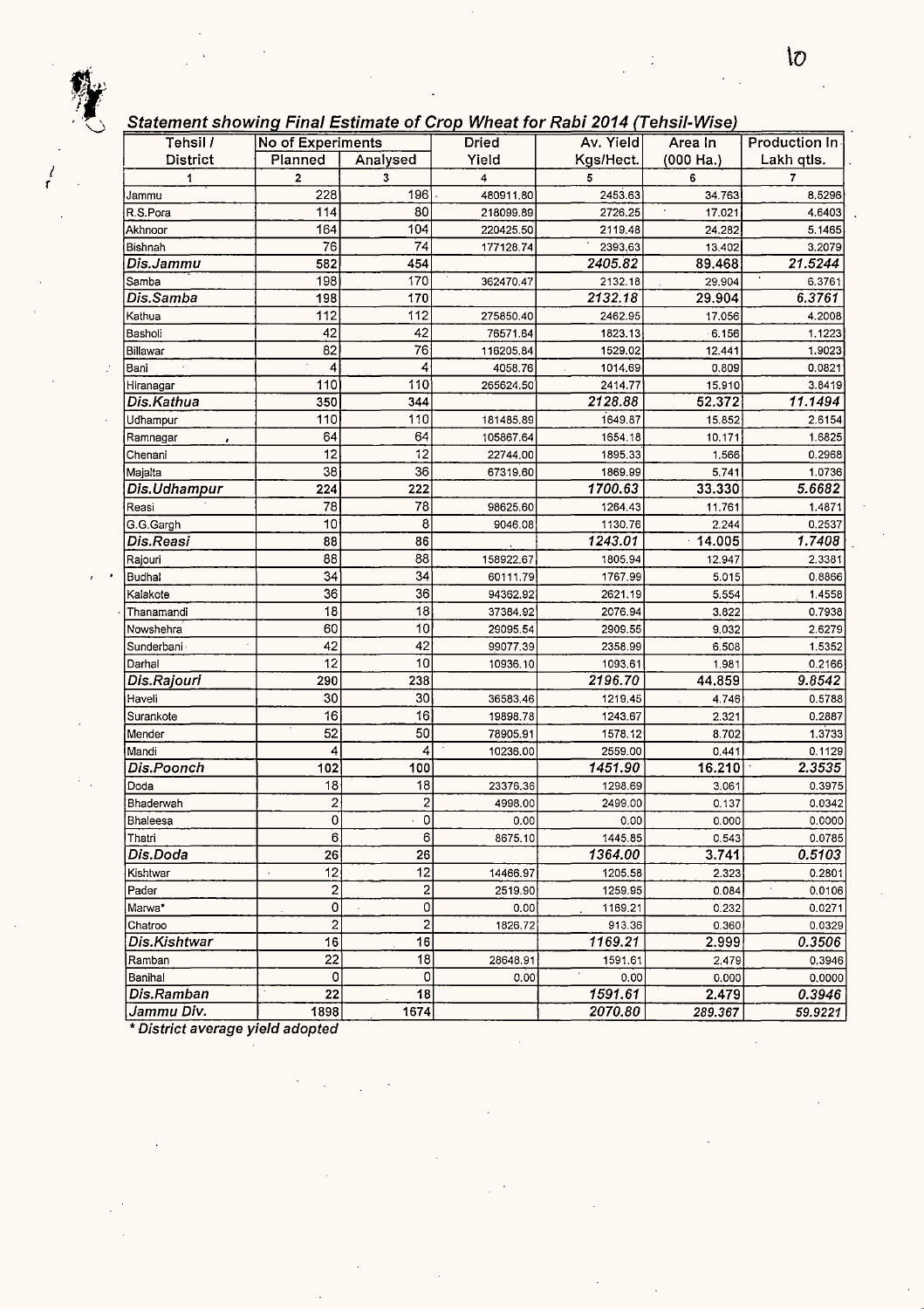

| State: Jammu & Kashmir  |                |                           | Season: Rabi | Year: 2014  | Crop: R&M  |          |  |  |  |  |  |
|-------------------------|----------------|---------------------------|--------------|-------------|------------|----------|--|--|--|--|--|
|                         |                |                           |              |             |            |          |  |  |  |  |  |
| Name of the             |                | <b>No. of Experiments</b> | Area in      | Average     | Production | %age     |  |  |  |  |  |
| <b>District</b>         |                |                           | Hectts.      | Yield       | (Qts.)     | Response |  |  |  |  |  |
|                         | Planned        | Analysed                  |              | (Kgs/hectt) |            |          |  |  |  |  |  |
| 1                       | 2              | 3                         | 4            | 5           | 6          | 7        |  |  |  |  |  |
| Srinagar**              | 2              | 0                         | 59           | 795.46      | 469        | 0.00     |  |  |  |  |  |
| Ganderbal               | 10             | 10                        | 1913         | 854.23      | 16341      | 100.00   |  |  |  |  |  |
| <b>Budgam</b>           | 28             | 24                        | 6357         | 1202.96     | 76472      | 85.71    |  |  |  |  |  |
| Anantnag                | 80             | 80                        | 16329        | 902.46      | 147362     | 100.00   |  |  |  |  |  |
| Kulgam                  | 24             | 20                        | 4655         | 444.53      | 20693      | 83.33    |  |  |  |  |  |
| Pulwama                 | 68             | 48                        | 13814        | 652.74      | 90170      | 70.59    |  |  |  |  |  |
| Shopian                 | 18             | 18                        | 3649         | 501.34      | 18294      | 100.00   |  |  |  |  |  |
| <b>Baramulla</b>        | $\overline{c}$ | $\overline{2}$            | 254          | 440.17      | 1118       | 100.00   |  |  |  |  |  |
| <b>Bandipora</b>        | 6              | 6                         | 1207         | 1059.34     | 12786      | 100.00   |  |  |  |  |  |
| Kupwara                 | 0              | 0                         | 0            | 0.00        | 0          | 0.00     |  |  |  |  |  |
| <b>Kashmir Division</b> | 238            | 208                       | 48237        | 795.46      | 383706     | 87.39    |  |  |  |  |  |
| Jammu                   | $\overline{c}$ | $\overline{c}$            | 842          | 818.61      | 6893       | 100.00   |  |  |  |  |  |
| Samba                   | $\overline{2}$ | $\overline{2}$            | 305          | 718.20      | 2191       | 100.00   |  |  |  |  |  |
| Kathua                  | 12             | 12                        | 2681         | 587.91      | 15762      | 100.00   |  |  |  |  |  |
| <b>Udhampur</b>         | 8              | 6                         | 1924         | 282.55      | 5436       | 75.00    |  |  |  |  |  |
| Reasi                   | 4              | $\overline{2}$            | 703          | 399.50      | 2808       | 50.00    |  |  |  |  |  |
| Rajouri                 | 4              | 4                         | 1178         | 639.85      | 7537       | 100.00   |  |  |  |  |  |
| Poonch                  | $\overline{2}$ | 0                         | 413          | 545.01      | 2251       | 0.00     |  |  |  |  |  |
| Doda                    | 8              | 8                         | 1682         | 642.14      | 10801      | 100.00   |  |  |  |  |  |
| Kishtwar**              | $\circ$        | 0                         | 3            | 545.08      | 16         | 0.00     |  |  |  |  |  |
| Ramban                  | 6              | 4                         | 2144         | 514.23      | 11025      | 66.67    |  |  |  |  |  |
| <b>Jammu Division</b>   | 48             | 40                        | 11875        | 545.01      | 64720      | 83.33    |  |  |  |  |  |
| J&K State               | 286            | 248                       | 60112        | 745.98      | 448426     | 86.71    |  |  |  |  |  |

\*\* **Division average yield adopted**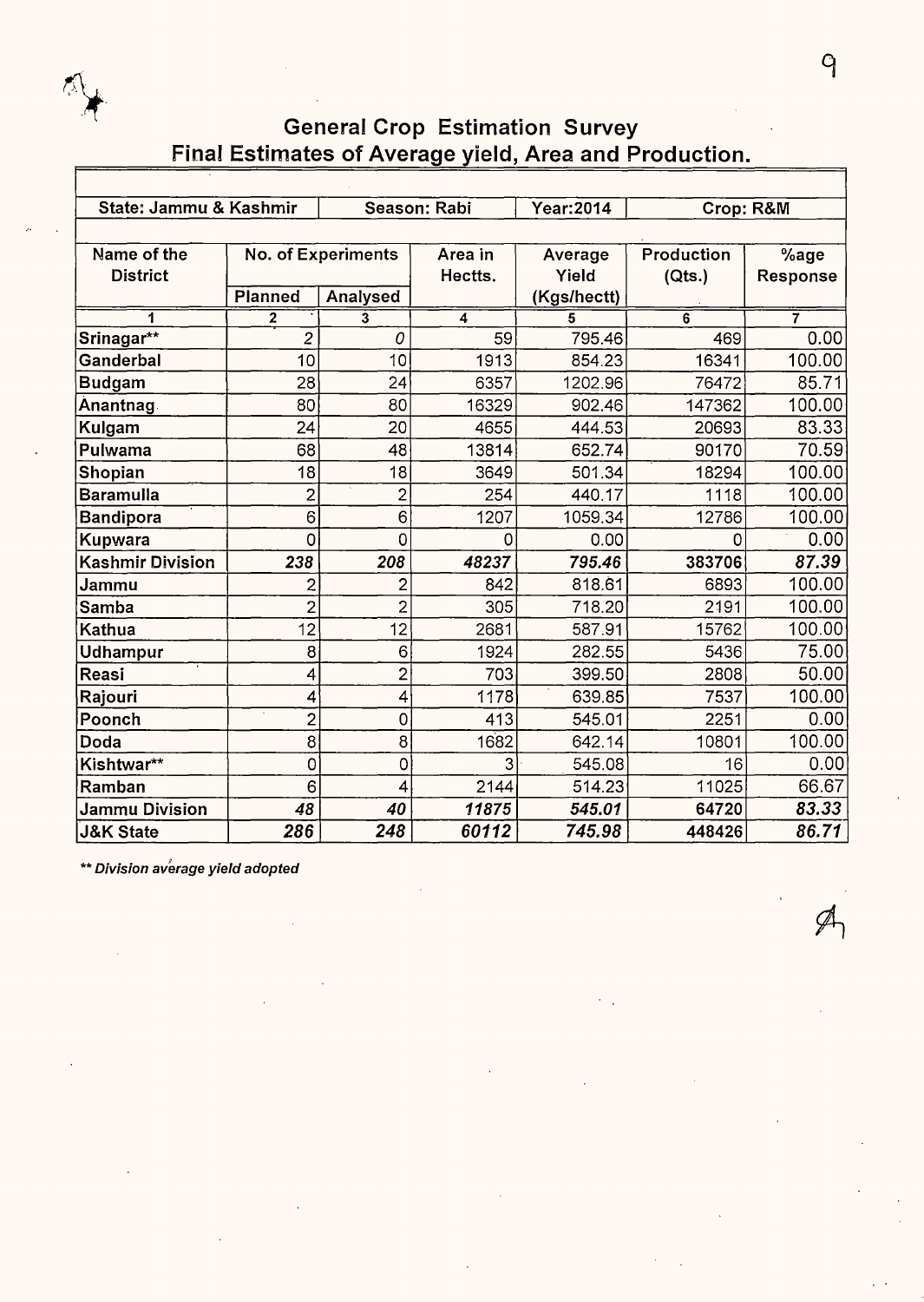#### Statement showing Final Estimate of Crop R&M for Rabi 2014 (Tehsil-Wise)

| Tehsil /             | No. of Experiments      |                         | <b>Dried</b> | Av. Yield  | Area In      | Production In |
|----------------------|-------------------------|-------------------------|--------------|------------|--------------|---------------|
| <b>District</b>      | Planned                 | Analysed                | Yield        | Kgs/Hect.  | ( Ha.)       | (Qtls.)       |
|                      | 2                       | . 3                     | 4            | 5          | 6            | 7             |
| Srinagar(N)          | 2                       | 0                       | 0.00         | 0,00       | 0            |               |
| Srinagar(S)**        | 0                       | 0                       | 0.00         | 795.46     | 59           | 469           |
| Dis.Srinagar         | 2                       | 0                       |              | 795.46     | 59           | 469           |
| Ganderbal            | 4                       | 4                       | 2845.38      | 711.34     | 852          | 6061          |
| Kangan               | $\overline{\mathbf{c}}$ | $\overline{\mathbf{c}}$ | 1278:23      | 639.12     | 86           | 550           |
| Lar                  | 4                       | 4                       | 3992.28      | 998.07     | 975          | 9731          |
| Dis.Ganderbal        | 10                      | 10                      |              | 854.23     | 1913         | 16341         |
| Budgam               | 2                       | 2                       | 830.50       | 415.25     | 449          | 1864          |
| Khansahib*           | $\overline{c}$          | 0                       | $-0.00$      | 1202.96    | 652          | 7843          |
| Beerwah              | 4                       | 4                       | 838.81       | 209.70     | 1004         | 2105          |
| Khag                 | 2                       | $\overline{\mathbf{c}}$ | 1337.11      | 668.55     | 63           | 421           |
| Chadoora             | 16                      | 14                      | 21925.20     | 1566.09    | 3967         | 62127         |
| Charishrief          | $\overline{\mathbf{c}}$ | $\overline{c}$          | 1901.85      | 950.92     | 222          | 2111          |
| Dis.Budgam           | 28                      | 24                      |              | 1202.96    | 6357         | 76472         |
| Anantnag             | 36                      | 36                      | 38187.11     | 1060.75    | 7384         | 78326         |
| Kokarnag             | 8                       | 8                       | 6876.60      | 859,58     | 1441         | 12386         |
| Shangus              | 4                       | 4                       | 3140.00      | 785.00     | 1016         | 7976          |
| Dooru                | 8                       | 8                       | 4239.00      | 529.88     | 1468         | 7779          |
| Pahalgam             | 8                       | 8                       | 4579.69      | 572.46     | 1864         | 10671         |
| Bijbehara            | 16                      | 16                      | 15323.20     | 957.70     | 3156         | 30225         |
| Dis.Anantnag         | 80                      | 80                      |              | 902.46     | 16329        | 147362        |
| Kulgam               | 16                      | 12                      | 4792.09      | 399.34     | 3349         | 13374         |
| D.H.Pora             | 4                       | 4                       | 1129.61      | 282.40     | 654          | 1847          |
| Devsar               | 4                       | 4                       | 3357.01      | 839.25     | 652          | 5472          |
| Dis.Kulgam           | 24                      | 20                      |              | 444.53     | 4655         | 20693         |
| Pulwama              | 38                      | 32                      | 24631.50     | 769.73     | 7801         | 60047         |
| Awantipora           | 10                      | 4                       | 1372.50      | 343.13     | 2241         | 7689          |
| Tral -               | 14                      | 6                       | 2263.50      | 377.25     | 2660         | 10035         |
| Pampore              | 6                       | 6                       | 6690.00      | $-1115.00$ | 1112         | 12399         |
| Dis.Pulwama          | 68                      | 48                      |              | 652.74     | 13814        | 90170         |
| Shopian              | 18                      | 18                      | 9024.06      | 501.34     | 3649         | 18294         |
| Dis.Shopian          | 18                      | 18                      |              | 501.34     | 3649         | 18294         |
| Baramulla            | 0                       | 0                       | 0.00         | 0.00       | 0            |               |
| Boniyar/Kreeri       | 0                       | 0                       | 0.00         | 440.17     | 46           | 202           |
| Sopore               | 0                       | 0                       | 0.00         | 0.00       | 0            |               |
| Rafiabad             | 0                       | 0                       | 0.00         | 0.00       | 0            | 0             |
| Uri                  | $\overline{\mathbf{0}}$ | 0                       | 0.00         | 0.00       | 0            | $\Omega$      |
| Pattan               | Ó                       | 0                       | 0.00         | 440.17     | $\mathbf{3}$ | 13            |
| Tangmarg             | $\overline{\mathbf{c}}$ | $\overline{2}$          | 880.33       | 440.17     | 205          | 902           |
| Dis.Baramulla        | $\overline{\mathbf{c}}$ | 2                       |              | 440.17     | 254          | 1118          |
| Bandipora            | 0                       | $\mathbf{O}$            | 0.00         | 1059.34    | 12           | 127           |
| Sonawari             | 6                       | 6                       | 6356.02      | 1059.34    | 1195         | 12659         |
| Gureze               | 0                       | 0                       | 0.00         | 0.00       | O            |               |
| Dis.Bandipora        | 6                       | 6                       |              | 1059.34    | 1207         | 12786         |
| Kupwara              | 0                       | 0                       | 0.00         | 0.00       | 0            |               |
| Handwara             | 0                       | 0                       | 0.00         | 0.00       | 0            | 0             |
| Karnah               | 0                       | 0                       | 0.00         | 0.00       | 0            |               |
| Dis.Kupwara          | 0                       | 0                       |              | 0.00       | 0            | 0             |
| Kashmir Div.         | 238                     | 208                     |              | 795.46     | 48237        | 383706        |
| <b>J&amp;K State</b> | 286                     | 248                     |              | 745.98     | 60112        | 448426        |

\*\* **Division average yield adopted** 

\* **District average yield adopted**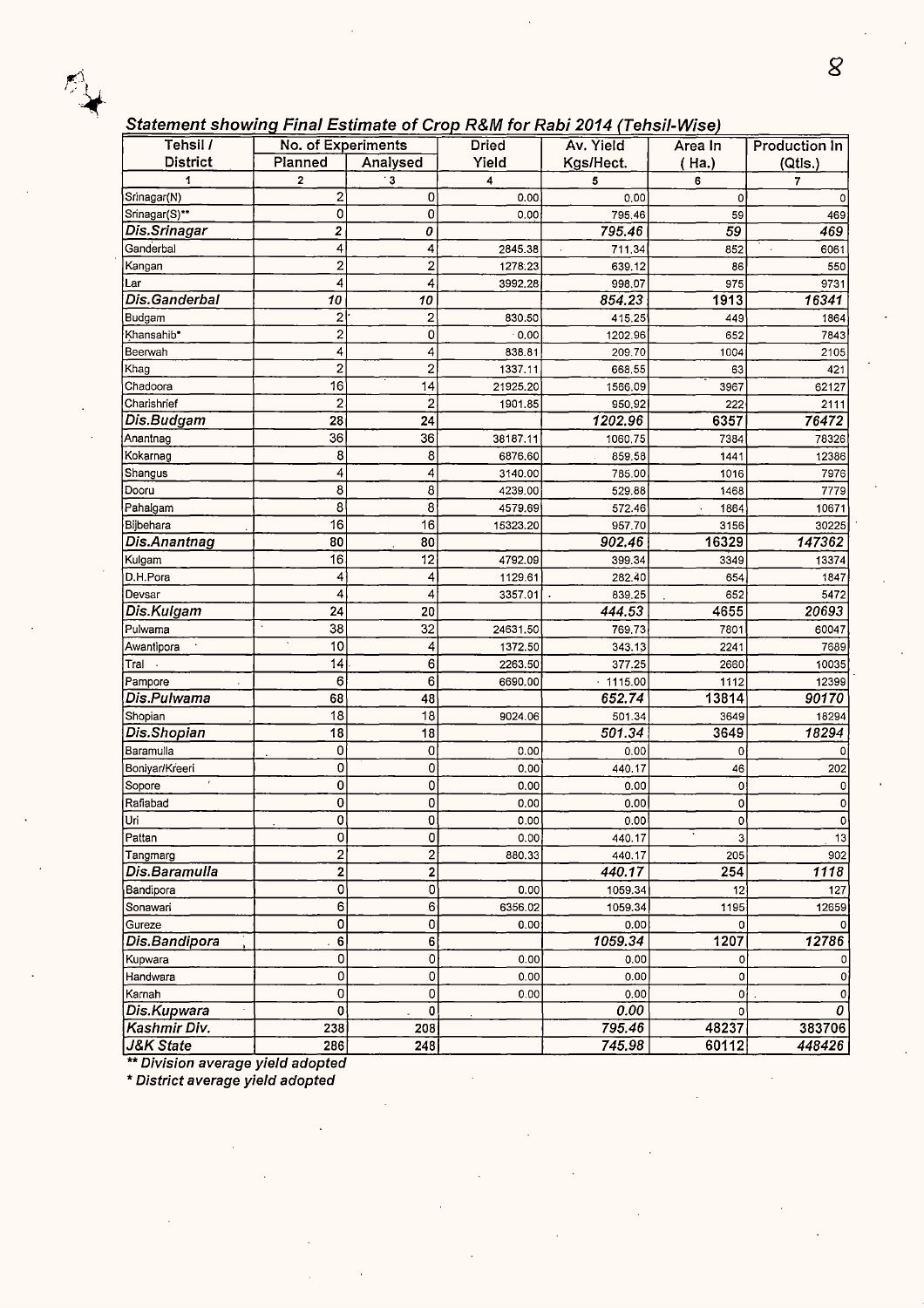### **Statement showing Final Estimate of Crop R&M for Rabi 2014 (Tehsil-Wise)**

| Tehsil /             | No. of Experiments      |                         | Dried   | <del>.</del><br>Av. Yield | Area In          | Prod. In        |
|----------------------|-------------------------|-------------------------|---------|---------------------------|------------------|-----------------|
| <b>District</b>      | Planned                 | Analysed                | Yield   | Kgs/Hect.                 | (Ha.)            | (Qtis.)         |
| 1                    | 2                       | 3                       | 4       | 5                         | 6                | $\overline{t}$  |
| Jammu*               | 0                       | 0                       | 0.00    | 818.61                    | 264              | 2161            |
| R.S.Pora*            | 0                       | 0                       | 0.00    | 818.61                    | 35               | 287             |
| Akhnoor              | $\overline{2}$          | 2                       | 1637.21 | 818.61                    | 543              | 4445            |
| Bishnah              | 0                       | 0                       | 0.00    | 0.00                      | 0                |                 |
| Dis.Jammu            | 2                       | 2                       |         | 818.61                    | 842              | 6893            |
| l Samba              | $\overline{\mathbf{c}}$ | $\overline{c}$          | 1436.40 | 718.20                    | 305              | 2191            |
| Dis.Samba            | 2                       | $\overline{c}$          |         | 718.20                    | 305              | 2191            |
| Kathua               | $\mathbf 0$             | 0                       | 0.00    | 587.91                    | 58               | 341             |
| Basholi              | $\circ$                 | 0                       | 0.00    | 587.91                    | 57               | 335             |
| Billawar             | 4                       | 4                       | 985.89  | 246.47                    | 672              | 1656            |
| Bani                 | 6                       | 6                       | 4344.60 | 724.10                    | 1775             | 12853           |
| Hiranagar            | $\overline{c}$          | $\overline{c}$          | 969.18  | 484.59                    | 119              | 577             |
| Dis.Kathua           | 12                      | 12                      |         | 587.91                    | 2681             | 15762           |
| Udhampur*            | $\overline{\mathbf{c}}$ | 0                       | 0.00    | 282.55                    | 721              | 2037            |
| Ramnagar             | $\overline{\mathbf{c}}$ | 2                       | 354.83  | 177.42                    | 542              | 962             |
| Chenani              | $\overline{\mathbf{c}}$ | $\overline{\mathbf{c}}$ | 575.40  | 287.70                    | 547              | 1574            |
| Majalta              | 2                       | $\overline{\mathbf{c}}$ | 1515.22 | 757.61                    | 114              | 864             |
| Dis.Udhampur         | 8                       | 6                       |         | 282.55                    | 1924             | 5436            |
| Reasi                | $\overline{\mathbf{c}}$ | $\overline{c}$          | 799.00  | 399.50                    | 158              | 631             |
| G.G.Gargh*           | $\overline{\mathbf{c}}$ | 0                       | 0.00    | 399.50                    | 545              | 2177            |
| Dis.Reasi            | 4                       | $\mathbf{2}$            |         | 399.50                    | 703              | 2808            |
| Rajouri              | 0                       | 0                       | 0.00    | 639.85                    | 69               | 441             |
| Budhal               | $\overline{\mathbf{c}}$ | 2                       | 1102.50 | 551.25                    | 653              | 3600            |
| Kalakote             | 0                       | 0                       | 0.00    | 0.00                      | 0                |                 |
| Thanamandi           | 0                       | 0                       | 0.00    | 639.85                    | 187              | 1197            |
| Nowshehra            | 0                       | 0                       | 0.00    | 639.85                    | 49               | 314             |
| Sunderbani           | $\overline{2}$          | $\overline{c}$          | 2056.25 | 1028.13                   | 149              | 1532            |
| Darhal               | 0                       | 0                       | 0.00    | 639.85                    | 71               | 454             |
| Dis.Rajouri          | 4                       | 4                       |         | 639.85                    | 1178             | 7537            |
| Haveli**             | 0                       | 0                       | 0.00    | 545.01                    | 149              | 812             |
| Surankote**          | $\overline{\mathbf{c}}$ | 0                       | 0.00    | 545.01                    | 253              | 1379            |
| Mender**             | 0                       | 0                       | 0.00    | 545.01                    | 5                | 27              |
| Mandi**              | $\overline{0}$          | 0                       | 0.00    | 545.01                    | 6                | 33              |
| Dis.Poonch           | $\overline{\mathbf{c}}$ | 0                       |         | 545.01                    | 413              | 2251            |
| Doda                 | 4                       | 4                       | 890.40  | 222.60                    | 847              | 1885            |
| Bhaderwah            | $\overline{\mathbf{c}}$ | 2                       | 2032.80 | 1016.40                   | 580              | 5895            |
| Bhaleesa             | 0                       | 이                       | 0.00    | 0.00                      | ٥l               | ΩI              |
| Thatri               | $\overline{c}$          | $\overline{\mathbf{c}}$ | 2368.80 | 1184.40                   | 255              | 3020            |
| Dis.Doda             | 8                       | 8                       |         | 642.14                    | 1682             | 10801           |
| Kishtwar**           | 0                       | $\mathbf 0$             | 0.00    | 545.01                    | 1                | 5               |
| Pader**              | $\mathbf 0$             | 0                       | 0.00    | 545.01                    | $\boldsymbol{2}$ | 11              |
| Marwa                | 0                       | 0                       | 0.00    | 0.00                      | $\mathbf 0$      | 0               |
| Chatroo              | $\mathbf 0$             | 0                       | 0.00    | 0.00                      | 0                | 0               |
| Dis.Kishtwar         | 0                       | 0                       |         | 545.01                    | 3                | $\overline{16}$ |
| Ramban               | 6                       | 4                       | 2056.92 | 514.23                    | 2125             | 10927           |
| Banihal <sup>≱</sup> | .0                      | 0                       | 0.00    | 514.23                    | 19               | 98              |
| Dis.Rambon           | 6                       | 4                       |         | 514.23                    | 2144             | 11025           |
| Jammu Div.           | 48                      | 40                      |         | 545.01                    | 11875            | 64720           |

\* **District average yield adopted** 

\*\* **Division average yield adopted**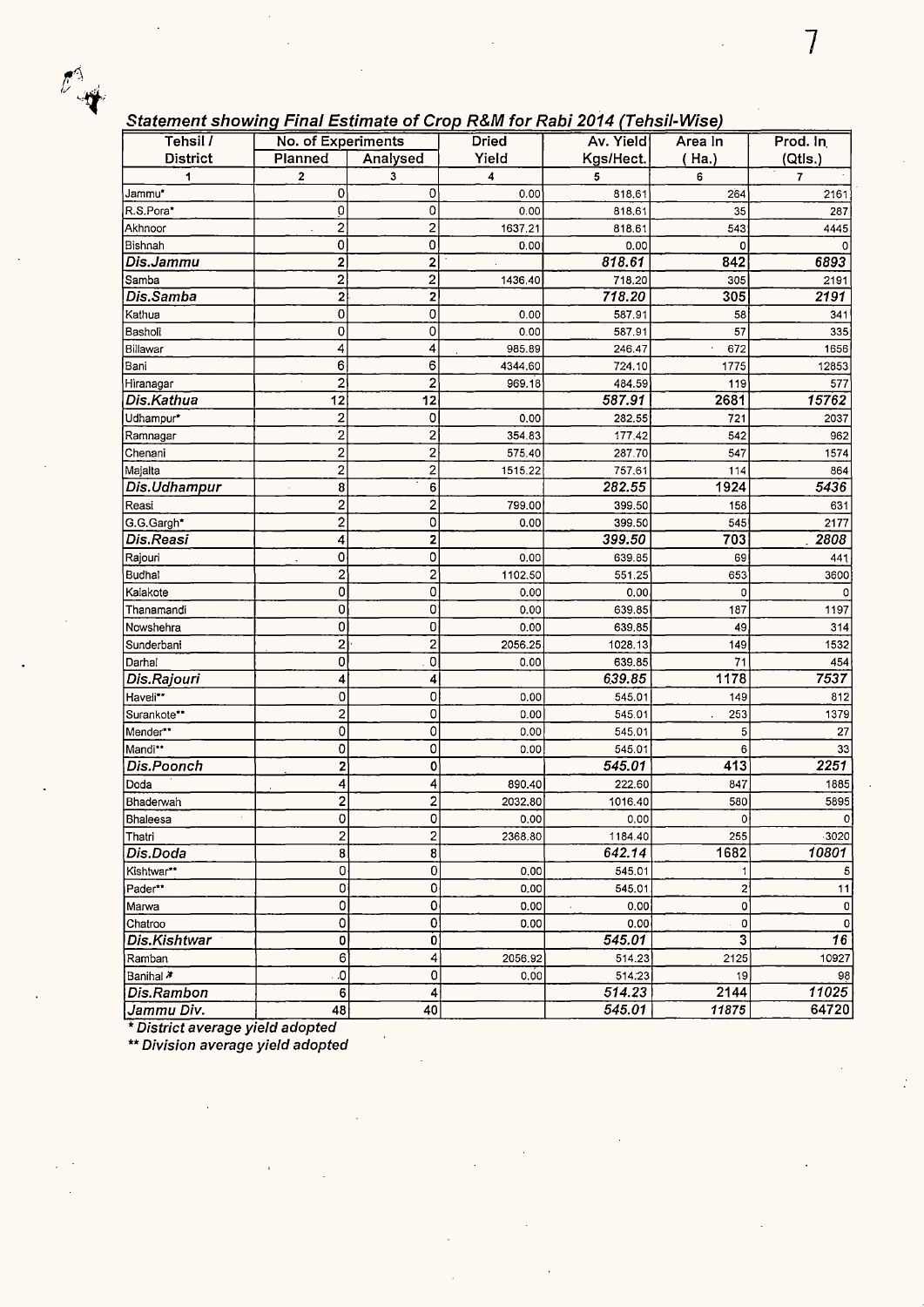

| State: Jammu & Kashmir<br>Season: Rabi |                |                               |                     |                  |                   |                      |  |  |  |  |
|----------------------------------------|----------------|-------------------------------|---------------------|------------------|-------------------|----------------------|--|--|--|--|
|                                        |                |                               |                     | <b>Year 2014</b> |                   | <b>Crop: Linseed</b> |  |  |  |  |
|                                        |                |                               |                     |                  |                   |                      |  |  |  |  |
| Name of the                            |                | No. of Experiments            | Area                | Average          | <b>Production</b> | %age                 |  |  |  |  |
| <b>District</b>                        |                |                               | in                  | <b>Yield in</b>  | in                | <b>Response</b>      |  |  |  |  |
|                                        | <b>Planned</b> | <b>Analysed</b>               | Hectts.             | (Kgs/hectt)      | (Qtls.)           |                      |  |  |  |  |
| Srinagar**                             | 0              | 0                             | 1                   | 465.09           | 5                 | 0.00                 |  |  |  |  |
| Ganderbal                              | 0              | 0                             | 0                   | 0.00             | 0                 | 0.00                 |  |  |  |  |
| <b>Budgam</b>                          | 0              | Ö                             | 0                   | 0.00             | 0                 | 0.00                 |  |  |  |  |
| Anantnag                               | 0              | O                             | 0                   | 0.00             | 0<br>ä,           | 0.00                 |  |  |  |  |
| <b>Kulgam</b>                          | 0              | 0                             | 0                   | 0.00             | 0                 | 0.00                 |  |  |  |  |
| Pulwama                                | 8              | 6                             | 146                 | 465.09           | 679               | 75.00                |  |  |  |  |
| Shopian                                | 0              | 0                             | 0                   | 0.00             | 0                 | 0.00                 |  |  |  |  |
| <b>Baramulla</b>                       | $\overline{c}$ | 0                             | $\mathbf 0$         | 0.00             | $\mathbf 0$       | 0.00                 |  |  |  |  |
| <b>Bandipora</b>                       | 0              | 0                             | 0                   | 0.00             | 0                 | 0.00                 |  |  |  |  |
| Kupwara                                | 0              | 0                             | 0                   | n                | 0                 | 0.00                 |  |  |  |  |
| Kashmir Div.                           | 10             | $\overline{\phantom{0}}$<br>6 | 147                 | 465.09           | 684               | 60.00                |  |  |  |  |
| Jammu**                                | 6              | 0                             | 78                  | 518.01           | 404               | 0.00                 |  |  |  |  |
| Samba**                                | $\overline{2}$ | 0                             | 10                  | 518.01           | 52                | 0.00                 |  |  |  |  |
| Kathua \                               | 6              | 4                             | 53                  | 518.01           | 275               | 66.67                |  |  |  |  |
| Udhampur                               | 0              | $\overline{0}$                | 0                   | 0.00             | 0                 | 0.00                 |  |  |  |  |
| Reasi**                                | $\overline{0}$ | $\mathbf 0$                   | $\overline{2}$      | 518.01           | 10                | 0.00                 |  |  |  |  |
| Rajouri**                              | 0              | 0                             | $\ddot{\mathbf{6}}$ | 518.01           | 31                | 0.00                 |  |  |  |  |
| Poonch                                 | 0              | $\ddot{\mathbf{0}}$           | $\overline{0}$      | 0.00             | 0                 | 0.00                 |  |  |  |  |
| Kashtwar                               | 0              | 0                             | $\mathbf 0$         | 0.00             | 0                 | 0.00                 |  |  |  |  |
| Ramban                                 | 0              | 0                             | $\overline{0}$      | 0.00             | 0                 | 0.00                 |  |  |  |  |
| Doda                                   | 0              | $\overline{0}$                | 0                   | 0.00             | $\overline{0}$    | 0.00                 |  |  |  |  |
| Jammu Div.                             | 14             | 4                             | 149                 | 518.01           | 772               | 28.57                |  |  |  |  |
| <b>J&amp;K State</b>                   | 24             | 10                            | 296                 | 491.73           | 1456              | 41.67                |  |  |  |  |

**Note: (\*\*)Division Average Adopted.** 

 $\mathcal{A}$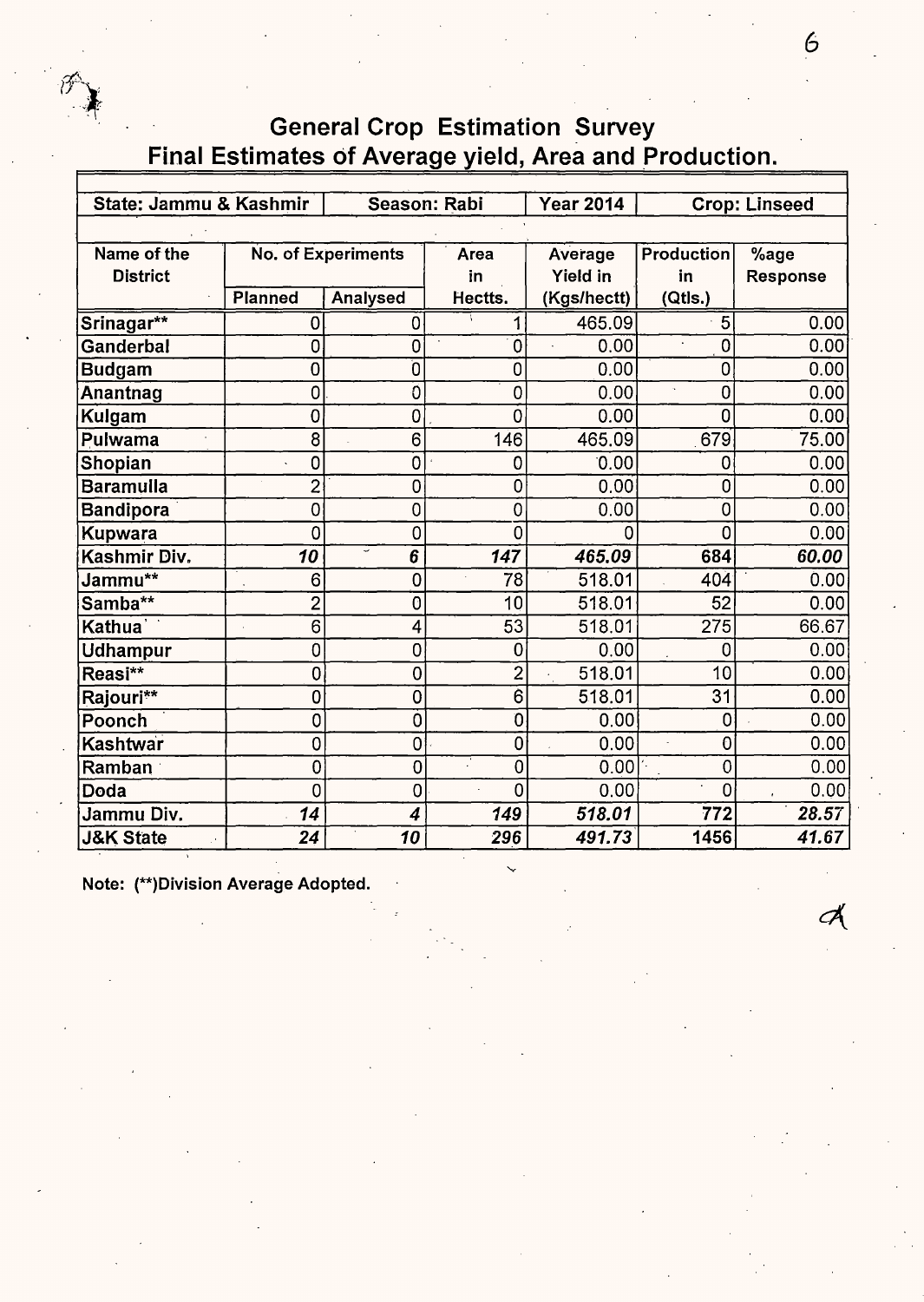### Statement Showinq the Final Estimate of Crop Linseed for Rabi-2014 (Tehsil-wise)

|                        |                                  |                         |                  | Statement Showing the Final Estimate of Crop Emseed for Rabi-2014 (Tensil-Wise) |               |                                        |                                  |
|------------------------|----------------------------------|-------------------------|------------------|---------------------------------------------------------------------------------|---------------|----------------------------------------|----------------------------------|
| Tehsil /               | No.of Experiments.               |                         |                  | Dried Yield                                                                     | Av. Yield in  | Area in                                | Production in                    |
| <b>District</b>        | Planned                          | Analysed                | <b>Wet Yield</b> | (in Kgs)                                                                        | (Kgs/hectts.) | (Hectts.)                              | (Qtls.)                          |
| Srinagar(N)            | 0                                | 0                       |                  | $\overline{0}$                                                                  | 0.00          | 0                                      | 0                                |
| Srinagar(S)**          | 0                                | 0                       |                  | 0                                                                               | 465.09        | 1                                      | $\overline{5}$                   |
| <b>Distt. Srinagar</b> | 0                                | 0                       |                  |                                                                                 | 465.09        | 1                                      | $\overline{5}$                   |
| Ganderbal              | 0                                | 0                       |                  | 0                                                                               | 0.00          | 0                                      | 0                                |
| Kangan                 | 0                                | $\overline{0}$          |                  | 0                                                                               | 0.00          | 0                                      | $\overline{0}$                   |
| Lar                    | 0                                | 0                       |                  | 0                                                                               | 0.00          | 0                                      | 0                                |
| Distt. Ganderbal       | $\overline{o}$                   | 0                       |                  |                                                                                 | 0.00          | 0                                      | 0                                |
| Budgam                 | 0                                | 0                       |                  | 0                                                                               | 0.00          | 0                                      | 0                                |
| Khansahib              | $\overline{0}$                   | 0                       |                  | 0                                                                               | 0.00          | 0                                      | 0                                |
| Beerwah                | 0                                | 0                       |                  | 0                                                                               | 0.00          | $\overline{0}$                         | 0                                |
| Khag                   | 0                                | 0                       |                  | 0                                                                               | 0.00          | 0                                      | 0                                |
| Charisharief           | 0                                | $\overline{0}$          |                  | 0                                                                               | 0.00          | $\overline{0}$                         | 0                                |
| Chadoora               | 0                                | $\overline{0}$          |                  | 0                                                                               | 0.00          | 0                                      | 0                                |
| Distt.Budgam           | $\overline{o}$                   | Ô                       |                  |                                                                                 | 0.00          | 0                                      | $\overline{o}$                   |
| Anantnag               | 0                                | 0                       |                  | 0                                                                               | 0.00          | 0                                      | 0                                |
| Kokarnag               | ō                                | $\overline{0}$          |                  | 0                                                                               | 0.00          | $\overline{0}$                         | 0                                |
| Dooru                  | ō                                | $\overline{0}$          |                  | 0                                                                               | 0.00          | 0                                      | 0                                |
| Shangus                | o                                | 0                       |                  | 0                                                                               | 0.00          | 0                                      | $\overline{0}$                   |
| Pahalgam               | 0                                | 0                       |                  | 0                                                                               | 0.00          | 0                                      | $\mathbf 0$                      |
| Bijbehara              | 0                                | $\overline{0}$          |                  | 0                                                                               | 0.00          | $\overline{0}$                         | $\overline{0}$                   |
| Distt.Anantnag         | ō                                | $\overline{o}$          |                  |                                                                                 | 0.00          | $\overline{o}$                         | 0                                |
| Kulgam                 | 0                                | $\overline{0}$          |                  | 0                                                                               | 0.00          | $\overline{0}$                         | 0                                |
| Devsar                 | $\overline{0}$                   | 0                       |                  | $\overline{0}$                                                                  | 0.00          | 0                                      | 0                                |
| D.H.Pore               | Ö                                | 0                       |                  | 0                                                                               | 0.00          | 0                                      | $\overline{0}$                   |
| <b>Distt. Kulgam</b>   | Ō                                | 0                       |                  |                                                                                 | 0.00          | 0                                      | $\overline{\boldsymbol{\theta}}$ |
| Pulwama                | 0                                | 0                       |                  | 0                                                                               | 0.00          | 0                                      | $\overline{\cdot}$               |
| Awantipora             | 2                                | 0                       |                  | 0                                                                               | 0.00          | 0                                      | $\overline{0}$                   |
| Pampore                | $\overline{6}$                   | $\overline{6}$          | 16750            | 2791                                                                            | 465.09        | 146                                    | 679                              |
| Tral                   | $\overline{0}$                   | $\overline{0}$          |                  | 0                                                                               | 0.00          | $\Omega$                               | $\Omega$                         |
| Distt.Pulwama          | $\overline{s}$                   | 6                       |                  |                                                                                 | 465.09        | $\overline{146}$                       | 679                              |
| Shopian                | $\overline{\text{o}}$            | 0                       |                  | 0                                                                               | 0.00          | 0                                      |                                  |
| <b>Distt. Shopian</b>  | 0                                | Ö                       |                  |                                                                                 | 0.00          | 0                                      | Ò                                |
| Baramulla              | $\overline{2}$                   | $\overline{\mathbf{0}}$ |                  | 0                                                                               | 0.00          | $\overline{0}$                         | $\overline{0}$                   |
| Sopore                 | 0                                | 0                       |                  | 0                                                                               | 0.00          | Ö                                      | 0                                |
| Rafiabad               | 0                                | $\overline{0}$          |                  | 0                                                                               | 0.00          | 0                                      | 0                                |
| Uri                    | 0                                | $\mathbf 0$             |                  | 0                                                                               | 0.00          | 0                                      | 0                                |
| Baniyar                | $\overline{0}$                   | $\overline{0}$          |                  | 0                                                                               | 0.00          | $\overline{0}$                         | 0                                |
| Tangmarg               | 0                                | 0                       |                  | 0                                                                               | 0.00          | $\overline{0}$                         | $\boldsymbol{0}$                 |
| Pattan                 | $\overline{0}$                   | $\overline{0}$          |                  | 0                                                                               | 0.00          | $\overline{0}$                         | $\overline{0}$                   |
| Distt. Baramulla       | $\overline{2}$                   | $\overline{o}$          |                  |                                                                                 | 0.00          | $\overline{\boldsymbol{\theta}}$       | $\overline{o}$                   |
| Bandipora              | $\overline{\mathfrak{o}}$        | 0                       |                  | $\overline{0}$                                                                  | 0.00          | $\overline{0}$                         | $\overline{0}$                   |
| Sonawari               | $\overline{0}$<br>×.             | Ő                       |                  | $\overline{0}$                                                                  | 0.00          | $\overline{0}$                         | $\overline{\mathfrak{o}}$        |
| Gureze                 | $\overline{0}$                   | 0                       |                  | $\overline{0}$                                                                  | 0.00          | 0                                      | $\overline{0}$                   |
| Distt.Bandipora        | $\overline{\boldsymbol{\theta}}$ | 0                       |                  |                                                                                 | 0.00          | $\overline{\boldsymbol{\mathfrak{o}}}$ | $\overline{\mathfrak{o}}$        |
| Kupwara                | $\overline{0}$                   | $\overline{0}$          |                  | 0                                                                               | 0.00          | O                                      | $\overline{0}$                   |
| Handwara               | $\overline{0}$                   | $\overline{0}$          |                  | $\overline{0}$                                                                  | 0.00          | $\overline{0}$                         | $\overline{0}$                   |
| Karnah                 | $\overline{0}$                   | Ō                       |                  | 0                                                                               | 0.00          | $\overline{0}$                         | $\overline{0}$                   |
| <b>Distt. Kupwara</b>  | $\overline{\boldsymbol{\theta}}$ | 0                       |                  |                                                                                 | 0.00          | $\overline{\boldsymbol{\theta}}$       | $\overline{\mathfrak{o}}$        |
| Kashmir Div.           | $\overline{10}$                  | $\overline{6}$          |                  |                                                                                 | 465.09        | $\overline{147}$                       | 684                              |

**Note:(\*\*) Division Avg. yield adopted.** 

 $\boldsymbol{e}^{\prime}$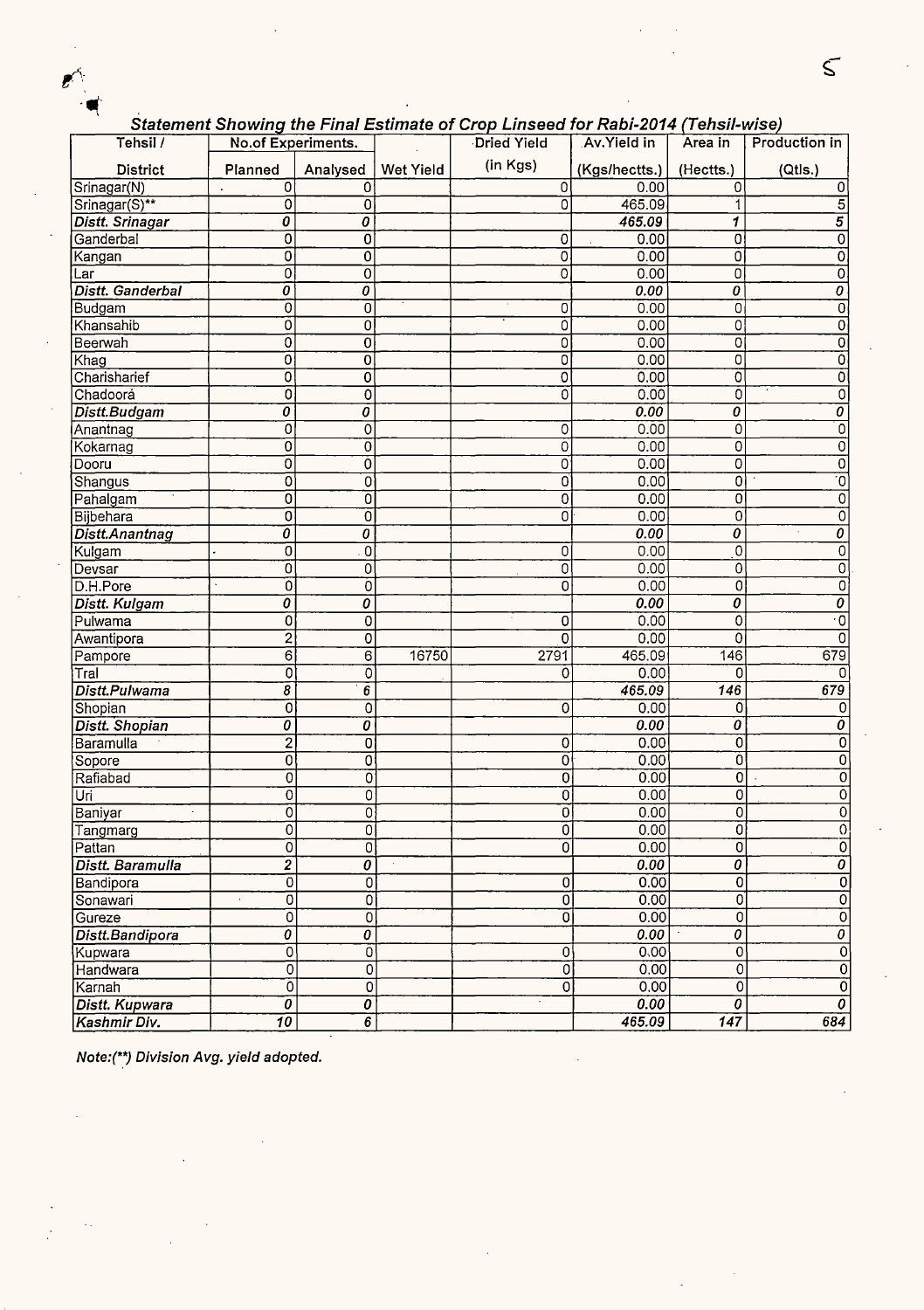

| Tehsil /               | No.of Experiments.                     |                           |                         | <b>Dried Yield</b> | Av. Yield in                  | Area in                                | Production in             |
|------------------------|----------------------------------------|---------------------------|-------------------------|--------------------|-------------------------------|----------------------------------------|---------------------------|
| <b>District</b>        | Planned                                | Analysed                  | <b>Wet Yield</b>        | (in Kgs)           | (Kgs/hectts.)                 | (Hectts.)                              | (Qtls.)                   |
| <b>Jammu</b>           | 2                                      | 0                         | 0                       | 0                  | 0.00                          | $\Omega$                               | 0                         |
| Bishna                 | 0                                      | 0                         | 0                       | 0                  | 0.00                          | $\mathbf 0$                            | 0                         |
| R.S.Pora**             | 0                                      | $\overline{0}$            | 0                       | 0                  | 518.01                        |                                        | $\overline{36}$           |
| Akhnoor**              | 4                                      | 0                         | 0                       | 0                  | 518.01                        | $\overline{71}$                        | 368                       |
| Distt. Jammu           | 6                                      | $\overline{o}$            |                         |                    | 518.01                        | $\overline{78}$                        | 404                       |
| Samba**                | $\overline{2}$                         | $\overline{0}$            | 0                       | 0                  | 518.01                        | 10                                     | 52                        |
| Distt. Samba           | 2                                      | Ō                         |                         |                    | 518.01                        | $\overline{10}$                        | $\overline{52}$           |
| Kathua                 | $\overline{0}$                         | 0                         | 0                       | 0                  | 0.00<br>$\tilde{\phantom{a}}$ | 0                                      | $\overline{0}$            |
| Hiranagar              | 0                                      | $\overline{0}$            | 0                       | 0                  | 518.01                        | 6                                      | $\overline{31}$           |
| Billawar               | 4                                      | $\overline{4}$            | 12400                   | 2072               | 518.01                        | $\overline{38}$                        | $\overline{197}$          |
| Bani                   | $\overline{0}$                         | 0                         | 0                       | 0                  | $\overline{0.00}$             | 0                                      | 0                         |
| Basohli**              | $\overline{2}$                         | $\overline{0}$            | 0                       | 0                  | 518.01                        | 9                                      | $\overline{47}$           |
| Distt. Kathua          | $\overline{6}$                         | $\overline{\bf{4}}$       |                         |                    | 518.01                        | $\overline{53}$                        | 275                       |
| Udhampur               | $\mathbf 0$                            | 0                         | 0                       | 0                  | 0.00                          | 0                                      | 0                         |
| ∣Ramnagar              | 0                                      | $\overline{0}$            | 0                       | 0                  | 0.00                          | 0                                      | 0                         |
| Majalta                | $\overline{\mathfrak{o}}$              | $\overline{0}$            | 0                       | O                  | .0.00                         | $\overline{\mathfrak{0}}$              | $\overline{0}$            |
| Chenani                | 0                                      | 0                         | 0                       | 0                  | 0.00                          | $\overline{0}$                         | 0                         |
| <b>Distt. Udhampur</b> | 0                                      | 0                         |                         |                    | 0.00                          | 0                                      | 0                         |
| Reasi**                | 0                                      | 0                         | 0                       | 0                  | 518.01                        | $\overline{2}$                         | 10                        |
| G.G.Grah               | $\overline{0}$                         | $\overline{0}$            | 0                       | 0                  | 0.00                          | 0                                      | $\overline{0}$            |
| <b>Distt. Reasi</b>    | 0                                      | 0                         |                         |                    | 518.01                        | $\overline{2}$                         | $\overline{10}$           |
| Rajouri                | Ō                                      | $\overline{0}$            | 0                       | 0                  | 0.00                          | $\overline{\cdot \,}$                  | 0                         |
| Nowshera               | Ö                                      | $\overline{0}$            | 0                       | 0                  | 0.00                          | 0                                      | 0                         |
| Thanamandi**           | ō                                      | $\overline{0}$            | $\overline{\mathbf{o}}$ | 0                  | 518.01                        | $\overline{6}$                         | $\overline{31}$           |
| Sunderbani             | $\overline{\text{o}}$                  | $\overline{\mathfrak{o}}$ | 0                       | 0                  | 0.00                          | 0                                      | 0                         |
| <b>Budhal</b>          | $\overline{0}$<br>$\ddot{\phantom{0}}$ | $\overline{0}$            | 0                       | 0                  | 0.00                          | 0                                      | 0                         |
| Kalakote               | 0<br>$\mathbb{R}^2$                    | 0                         | 0                       | 0                  | 0.00                          | 0                                      | 0                         |
| Distt. Rajouri         | $\overline{o}$                         | $\overline{\mathfrak{o}}$ |                         |                    | 518.01                        | $\overline{6}$                         | $\overline{31}$           |
| Poonch(Haveli)         | $\overline{0}$                         | $\overline{0}$            | 0                       | 0                  | 0.00                          | $\overline{0}$                         | 0                         |
| Surrenkote             | $\overline{0}$                         | $\overline{0}$            | 0                       | 0                  | 0.00                          | 0                                      | 0                         |
| Mender                 | $\overline{\mathfrak{o}}$              | $\overline{0}$            | 0                       | 0                  | 0.00                          | $\overline{0}$                         | 0                         |
| Mandi                  | ō                                      | $\overline{0}$            | 0                       | 0                  | 0.00                          | $\overline{0}$                         | 0                         |
| <b>Distt. Poonch</b>   | 0                                      | $\overline{o}$            |                         |                    | 0.00                          | 0                                      | 0                         |
| Doda                   | 0                                      | $\mathbf 0$               | 0                       | 0                  | 0.00                          | 0                                      | 0                         |
| Baderwah               | 0                                      | 0                         | 0                       | 0                  | 0.00                          | $\cdot$ 0                              | 0                         |
| Bhaleesa               | 0                                      | 0                         | 0                       | 0                  | 0.00                          | 0                                      | 0                         |
| Thathri                | ō                                      | $\overline{0}$            | 0                       |                    | 0.00                          | 0                                      | 0                         |
| Distt. Doda            | 0                                      | $\overline{o}$            |                         |                    | 0.00                          | $\overline{o}$                         | O                         |
| Kishtwar               | $\overline{0}$                         | O                         | 0                       | 0                  | 0.00                          | $\overline{0}$                         | $\overline{0}$            |
| Padder                 | $\overline{0}$                         | 0                         | $\overline{0}$          | 0<br>$\bar{z}$     | 0.00                          | $\overline{0}$                         | $\overline{0}$            |
| Chatroo                | $\overline{0}$                         | 0                         | $\overline{0}$          | 0                  | 0.00                          | $\overline{0}$                         | $\overline{0}$            |
| Marwah                 | $\overline{0}$                         | 0                         | $\Omega$                | 0                  | 0.00                          | 0                                      |                           |
| Distt. Kishtwar        | 0                                      | 0                         |                         |                    | 0.00                          | 0                                      | 0                         |
| Banihal                | $\overline{0}$                         | $\overline{0}$            | 0                       | 0                  | 0.00                          | 0                                      | $\overline{0}$            |
| Ramban                 | $\overline{0}$                         | $\overline{0}$            | $\overline{0}$          | 0                  | 0.00                          | $\overline{0}$                         | $\overline{0}$            |
| <b>Distt. Ramban</b>   | $\overline{\boldsymbol{\mathfrak{o}}}$ | 0                         |                         |                    | 0.00                          | $\overline{\boldsymbol{\mathfrak{o}}}$ | $\overline{\mathfrak{o}}$ |
| Jammu Div.             | $\overline{14}$                        | 4                         |                         |                    | 518.01                        | 149                                    | 772                       |
| J&K State              | $\overline{24}$                        | $\overline{10}$           |                         |                    | 491.73                        | 296                                    | 1456<br>$\cdot$           |
|                        |                                        |                           |                         |                    |                               |                                        |                           |

 $\bar{\mathcal{A}}$ 

#### **Statement Showing the Final Estimate of Crop Linseed for Rabi-2014 (Tehsil-wise)**

**Note:(\*\*) Division Avg. yield adopted.** 

 $\frac{1}{2}$  .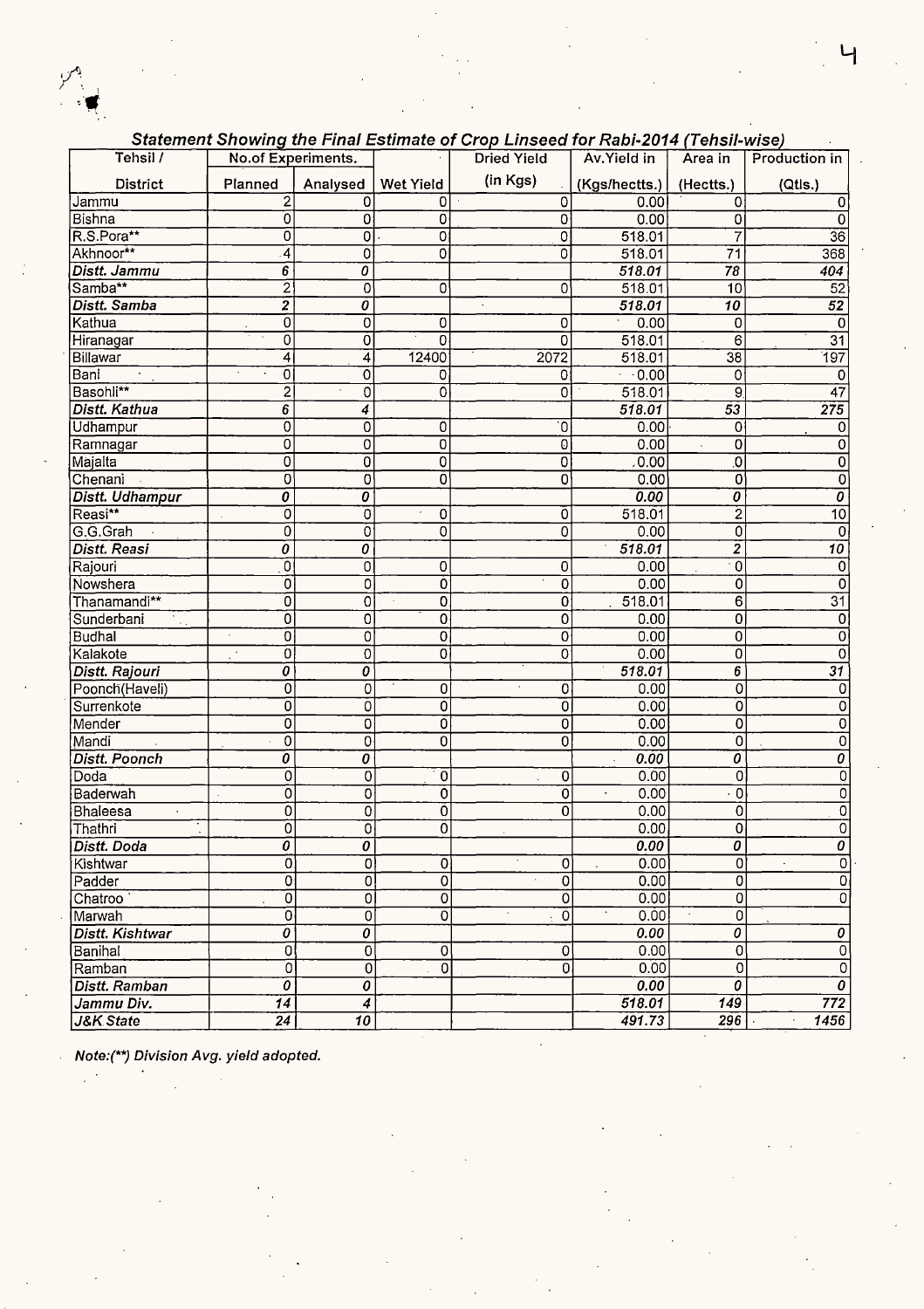

| State: Jammu & Kashmir |                | Season: Rabi              |                | <b>Year 2014</b> |             | <b>Crop: Potato</b> |  |  |  |  |
|------------------------|----------------|---------------------------|----------------|------------------|-------------|---------------------|--|--|--|--|
|                        |                |                           |                |                  |             |                     |  |  |  |  |
| Name of the            |                | <b>No. of Experiments</b> | Area           | Average          | Production  | %age                |  |  |  |  |
| <b>District</b>        |                |                           | in             | <b>Yield in</b>  | in .        | Response            |  |  |  |  |
|                        | <b>Planned</b> | <b>Analysed</b>           | Hectts.        | (Kgs/hectt)      | (Qtls.)     |                     |  |  |  |  |
| Srinagar**             | 6              | 0                         | 44             | 12774.03         | 5621        | 0.00                |  |  |  |  |
| Ganderbal              | 0              | 0                         | 0              | 0.00             | 0           | 0.00                |  |  |  |  |
| <b>Budgam</b>          | 66             | 42                        | 486            | 14560.40         | 70764       | 63.64               |  |  |  |  |
| Anantnag               | 4              | $\overline{2}$            | 20             | 4447.46          | 889         | 50.00               |  |  |  |  |
| Kulgam                 | 4              | 4                         | 34             | 14041.84         | 4774        | 100.00              |  |  |  |  |
| Pulwama                | 48             | 20                        | 307            | 11242.21         | 34514       | 41.67               |  |  |  |  |
| Shopian                | 0              | $\cdot$ 0                 | 0              | .0.00            | 0           | 0.00                |  |  |  |  |
| <b>Baramulla</b>       | 0              | $\overline{0}$            | $\overline{0}$ | 0.00             | 0           | 0.00                |  |  |  |  |
| <b>Bandipora</b>       | 8              | 8                         | 97             | 9944.31          | 9646        | 100.00              |  |  |  |  |
| <b>Kupwara</b>         | 0              | 0                         | 0              | 0.00             | 0           | 0.00                |  |  |  |  |
| Kashmir Div.           | 136            | 76                        | 988            | 12774.03         | 126207      | 55.88               |  |  |  |  |
| Jammu                  | 20             | 12                        | 130            | 11324.92         | 14722       | 60.00               |  |  |  |  |
| <b>Samba</b>           | $\overline{2}$ | 0                         | 0              | 0.00             | 0           | 0.00                |  |  |  |  |
| Kathua**               | $\overline{2}$ | 0                         | 12             | 10927.63         | $-1311$     | 0.00                |  |  |  |  |
| Udhampur               | $\overline{2}$ | $\overline{2}$            | 10             | 5762.96          | 576         | 100.00              |  |  |  |  |
| Reasi                  | 0              | $\overline{0}$            | 0              | 0.00             | 0           | 0.00                |  |  |  |  |
| <b>Rajouri</b>         | $\overline{0}$ | Ò                         | $\overline{0}$ | 0.00             | $\mathbf 0$ | 0.00                |  |  |  |  |
| Poonch                 | 0              | 0                         | $\overline{0}$ | 0:00             | 0           | 0.00                |  |  |  |  |
| Kashtwar               | 0              | × .<br>$\overline{0}$     | 0              | 0.00             | 0           | 0.00                |  |  |  |  |
| Ramban                 | 0              | 0                         | $\overline{0}$ | 0.00             | 0           | 0.00                |  |  |  |  |
| ∣Doda                  | $\cdot$<br>0   | 0                         | 0              | 0.00             | 0           | 0.00                |  |  |  |  |
| Jammu Div.             | 26             | 14                        | 152            | 10927.63         | 16610       | 53.85               |  |  |  |  |
| <b>J&amp;K State</b>   | 162            | 90                        | 1140           | 12527.84         | 142817      | 55.56               |  |  |  |  |

**Note:. (\*\*)Division Average Adopted.**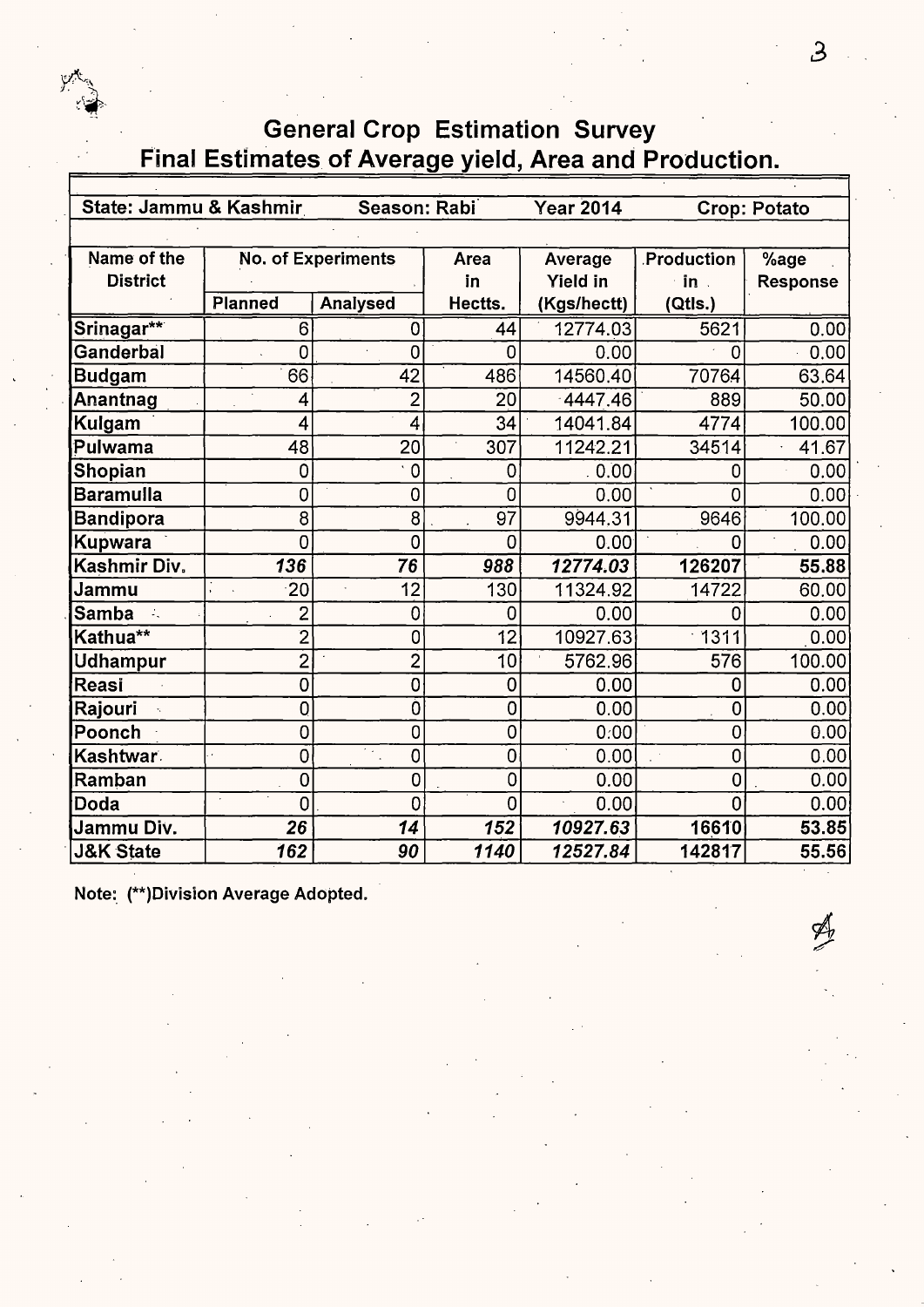|                        |                                      |                                  |                |                    | Statement Showing the Final Estimate of Crop Potato for Rabi-2014 (Tehsil-wise) |                       |                           |
|------------------------|--------------------------------------|----------------------------------|----------------|--------------------|---------------------------------------------------------------------------------|-----------------------|---------------------------|
| Tehsil /               | <b>No.of Experiments.</b>            |                                  |                | <b>Dried Yield</b> | Av.Yield in                                                                     | Area in               | Production in             |
| <b>District</b>        | Planned                              | Analysed                         | Wet Yield      | (in Kgs)           | (Kgs/hectts.)                                                                   | (Hectts.)             | (Qtls.)                   |
| Srinagar(N)            | 2                                    | 0                                | 0              | 0                  | 0.00                                                                            | Ω                     |                           |
| Srinagar(S)**          | 4                                    | O                                | 0              | $\overline{0}$     | 12774.03                                                                        | 44                    | 5621                      |
| <b>Distt. Srinagar</b> | 6                                    | 0                                |                |                    | 12774.03                                                                        | 44                    | 5621                      |
| Ganderbal              | 0                                    | 0                                | 0              | 0                  | 0.00                                                                            | 0                     | 0                         |
| Kangan                 | 0                                    | $\overline{0}$                   | $\overline{0}$ | ¥,<br>0            | 0.00                                                                            | $\overline{0}$        | 0                         |
| Lar                    | 0                                    | 0                                | 0              | 0                  | 0.00                                                                            | 0                     | 0                         |
| Distt. Ganderbal       | 0                                    | $\overline{\boldsymbol{\theta}}$ |                |                    | 0.00                                                                            | $\boldsymbol{\theta}$ | 0                         |
| Budgam*                | $\overline{\mathbf{c}}$              | 0                                | 0              | 0                  | 14560.40                                                                        | 8                     | 1165                      |
| Khansahib              | $\overline{2}$                       | 0                                | ō              | ō                  | 0.00                                                                            | 0                     | 0                         |
| Beerwah                | $\overline{\mathbf{2}}$              | 2                                | 20050          | 7927.77            | 3963.89                                                                         | 3                     | 119                       |
| Khag                   | ō                                    | 0                                | 0              | 0                  | 0.00                                                                            | ö                     | 0                         |
| Charisharief           | $\overline{2}$                       | 0                                | 0              | 0                  | 0.00                                                                            | O                     | 0                         |
| Chadoora               | 58                                   | 40                               | 1479750        | 585093.15          | 14627.33                                                                        | 475                   | 69480                     |
| Distt.Budgam           | 66                                   | 42                               |                |                    | 14560.40                                                                        | 486                   | 70764                     |
| Anantnag*              | 2                                    | 0                                | 0              | 0                  | 4447.46                                                                         | 4                     | 178                       |
| Kokarnag               | 0                                    | 0                                | $\overline{0}$ | 0                  | 0.00                                                                            | 0                     | 0                         |
| Dooru                  | $\overline{0}$                       | 0                                | 0              | ō                  | 0.00                                                                            | 0                     | 0                         |
| Shangus                | 0                                    | $\overline{0}$                   | . 0            | 0                  | 0.00                                                                            | ō                     | 0                         |
| Pahalgam               | $\overline{2}$                       | $\overline{2}$                   | 22496          | 8894.92            | 4447.46                                                                         | 16                    | 712                       |
| Bijbehara              | 0                                    | 0                                | 0              | 0                  | 0.00                                                                            | 0                     | 0                         |
| Distt. Anantnag        | 4                                    | $\overline{2}$                   |                |                    | 4447.46                                                                         | 20                    | 889                       |
| Kulgam                 | $\overline{2}$                       | $\overline{2}$                   | 5530           | 2186.56            | 1093.28                                                                         | 5                     | 55                        |
| Devsar                 | $\overline{2}$                       | $\overline{2}$                   | 87400          | 34557.96           | 17278.98                                                                        | 20                    | 3456                      |
| D.H.Pore*              | 0                                    | 0                                | 0              | 0                  | 14041.84                                                                        | 9                     | 1264                      |
| Distt. Kulgam          | 4                                    | 4                                |                |                    | 14041.84                                                                        | 34                    | 4774                      |
| Pulwama                | 46                                   | $\overline{20}$                  | 568650         | 224844.21          | 11242.21                                                                        | 307                   | 34514                     |
| Awantipora             | $\mathbf{2}$                         | 0                                | 0              | 0                  | 0.00                                                                            | 0                     | 0                         |
| Pampore                | $\overline{0}$                       | 0                                | 0              | 0                  | 0.00                                                                            | 0                     | 0                         |
| Tral                   | 0                                    | 0                                | ٥              | ō                  | 0.00                                                                            | 0                     | 01                        |
| Distt.Pulwama          | 48                                   | 20                               |                |                    | 11242.21                                                                        | 307                   | 34514                     |
| Shopian                | 0                                    | 0                                | 0              | 0                  | 0.00                                                                            | 0                     | 0                         |
| <b>Distt. Shopian</b>  | 0                                    | 0                                |                |                    | 0.00                                                                            | 0                     | 0                         |
| Baramulla              | 0                                    | 0                                | 0              | $\overline{0}$     | 0.00                                                                            | 0                     | 0                         |
| Sopore                 | 0                                    | 0                                | 0              | 0                  | 0.00                                                                            | 0                     | $\overline{0}$            |
| Rafiabad               | 0                                    | 0                                | 0              | o                  | 0.00                                                                            | 0                     | $\overline{0}$            |
| Uri)                   | Ò                                    | 0                                | O              | 0                  | 0.00                                                                            | 0                     | $\overline{0}$            |
| Baniyar                | 0                                    | 0                                | 0              | 0                  | 0.00                                                                            | 0                     | $\overline{0}$            |
| Tangmarg               | 0                                    | 0                                | 0              | 0                  | 0.00                                                                            | 0                     | $\overline{0}$            |
| Pattan                 | 0                                    | $\overline{0}$                   | 0              | o                  | 0.00                                                                            | $\overline{0}$        | $\overline{0}$            |
| Distt. Baramulla       | $\overline{\boldsymbol{\theta}}$     | Ó                                |                |                    | 0.00                                                                            | 0                     | $\overline{\mathfrak{o}}$ |
| Bandipora              | 01                                   | 0                                | 0              | 01                 | 0.00                                                                            | o,                    | <sub>0</sub>              |
| Sonawari               | $\overline{\overline{\overline{8}}}$ | $\overline{8}$                   | 201200         | 79554.48           | 9944.31                                                                         | $\overline{97}$       | 9646                      |
| Gureze                 | $\overline{\mathfrak{o}}$            | 0                                | 0              | 0                  | 0.00                                                                            | 0                     | 0                         |
| Distt.Bandipora        | $\overline{s}$                       | 8                                |                |                    | 9944.31                                                                         | $\overline{97}$       | 9646                      |
| Kupwara                | ଗ                                    | $\overline{0}$                   | 0              | 0                  | 0.00                                                                            | 0                     | 0                         |
| Handwara               | Ō                                    | ō                                | $\overline{0}$ | ō                  | 0.00                                                                            | 0                     | 0                         |
| Karnah                 | $\overline{0}$                       | 0                                | $\overline{0}$ | 0                  | 0.00                                                                            | $\overline{0}$        | 0                         |
| Distt. Kupwara         | 0                                    | 0                                |                |                    | 0.00                                                                            | $\overline{o}$        | $\boldsymbol{o}$          |
| Kashmir Div.           | $\overline{136}$                     | 76                               |                |                    | 12774.03                                                                        | 988                   | 126207                    |

 $\ddot{\phantom{1}}$ 

Note:(\*) District avg. yield adopted. Note:(\*\*) Division avg. yield adopted.